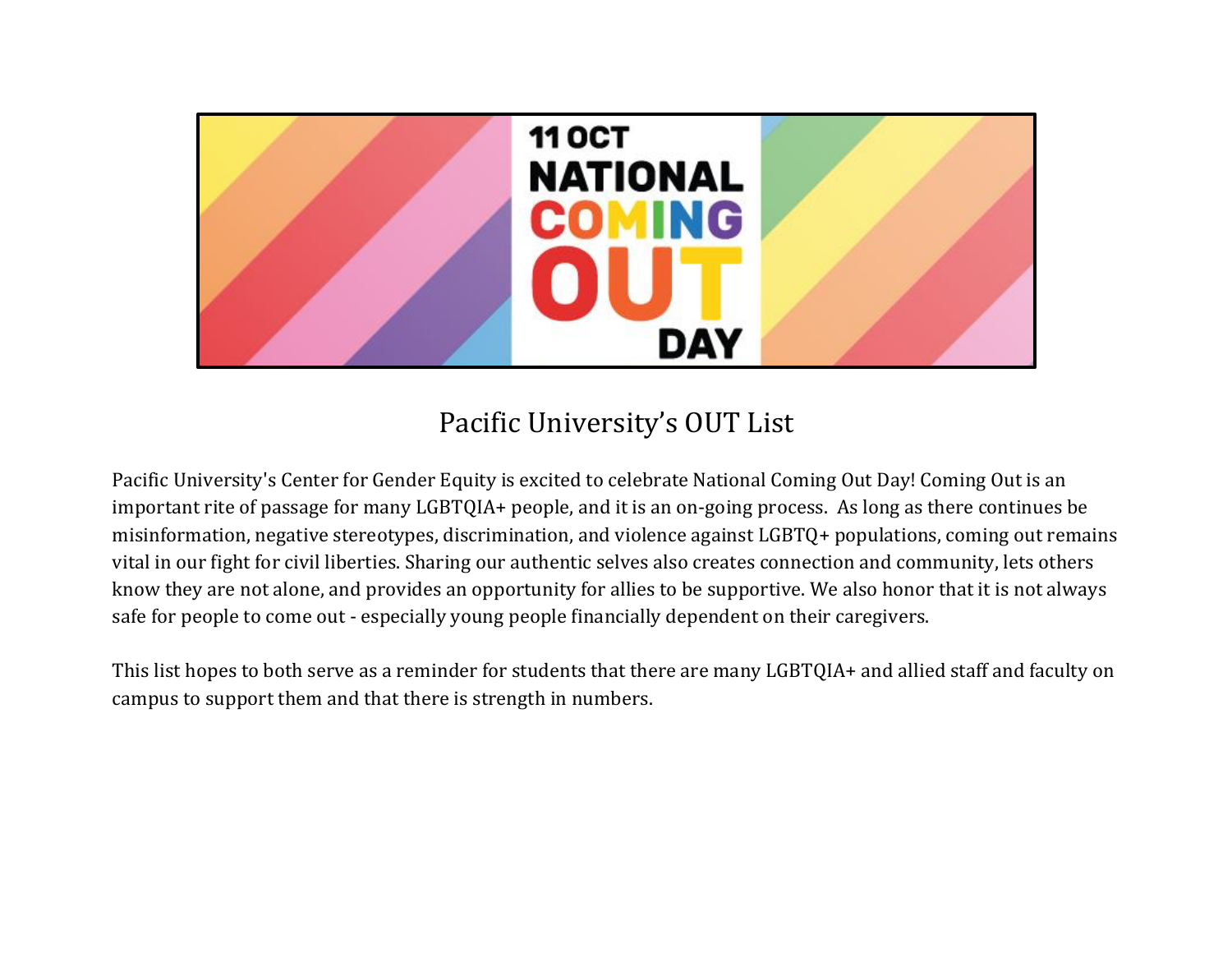| <b>Name</b>                    | <b>Pronouns</b>      | <b>What is your</b><br>department/field of<br>study/workplace/major?<br>Enter all that apply.                  | What is your<br>affiliation with<br><b>Pacific University?</b> | Are you an<br>alum of<br><b>Pacific</b><br><b>University?</b> | Gender<br><b>Identity/Gender</b><br>Identities | <b>Sexual Identity/Sexual</b><br><b>Identities</b> |
|--------------------------------|----------------------|----------------------------------------------------------------------------------------------------------------|----------------------------------------------------------------|---------------------------------------------------------------|------------------------------------------------|----------------------------------------------------|
| <b>V</b> Martin                | she/her              | The Center for Gender<br>Equity                                                                                | Staff/Administrator                                            | $\overline{\text{No}}$                                        | Cisgender Woman,<br>Femme                      | Bisexual, Homoflexible,<br>Queer                   |
| <b>Charlie Kerns</b>           | they/them/theirs     | <b>College of Optometry</b>                                                                                    | Staff/Administrator                                            | Yes                                                           | Non-binary                                     | Queer                                              |
| <b>Rik Lemoncello</b>          | he/him; they/them    | <b>Communication Sciences &amp;</b><br>Disorders (CSD); Speech-<br>Language Pathology                          | Faculty                                                        | No                                                            | Male                                           | Gay                                                |
| <b>Kayla Cooley</b>            | she/they             | <b>Education and Learning and</b><br>Spanish double major,<br>dance minor, Outdoor<br><b>Pursuits Employee</b> | Undergraduate<br><b>Student</b>                                | N <sub>o</sub>                                                | <b>Unknown hehe</b>                            | Pansexual and<br>Demisexual                        |
| Alyshia Smith-Ihonor           | she/her              | Clinical Psychology (PsyD)                                                                                     | Faculty                                                        | Yes                                                           | Cisgender Female                               | Queer/Homoflexible                                 |
| Arni Gmeiner                   | they/them            | Music therapy major, CSD<br>minor, Outdoor Pursuits<br>student staff                                           | Undergraduate<br>Student                                       | <b>No</b>                                                     | Non-binary &<br>transgender,<br>genderqueer    | Pansexual/queer                                    |
| <b>Kyla Wilson</b>             | she/they             | <b>Creative Writing</b>                                                                                        | Undergraduate<br>Student                                       | No                                                            | nonbinary                                      | lesbian                                            |
| Jonathon Hyde                  | he/him/his           | <b>Student Affairs</b>                                                                                         | Staff/Administrator                                            | N <sub>o</sub>                                                | Male                                           | Bisexual                                           |
| Jean Garcia                    | she, her, hers, ella | <b>Student Multicultural</b><br>Center                                                                         | Staff/Administrator                                            | N <sub>o</sub>                                                | female                                         |                                                    |
| Daniel Altamirano<br>Hernandez | elles/el/they/he     | Social Work                                                                                                    | Graduate Student                                               | Yes                                                           | Genderqueer/NB                                 | Queer                                              |
| Saje Davis-Risen               | she/her/hers         | <b>School of PA Studies</b>                                                                                    | Faculty                                                        | Yes                                                           | cisgender woman                                | Bisexual, polyamorous                              |
| <b>Bryan Cichy-Parker</b>      | he/him/his           | <b>College of Education</b>                                                                                    | Faculty                                                        | N <sub>o</sub>                                                | Male                                           | Gay                                                |
| Jeanne-Sarah de<br>Larquier    | she/her              | World languages and<br>literature/French                                                                       | Faculty                                                        | No                                                            | Female                                         | Lesbian                                            |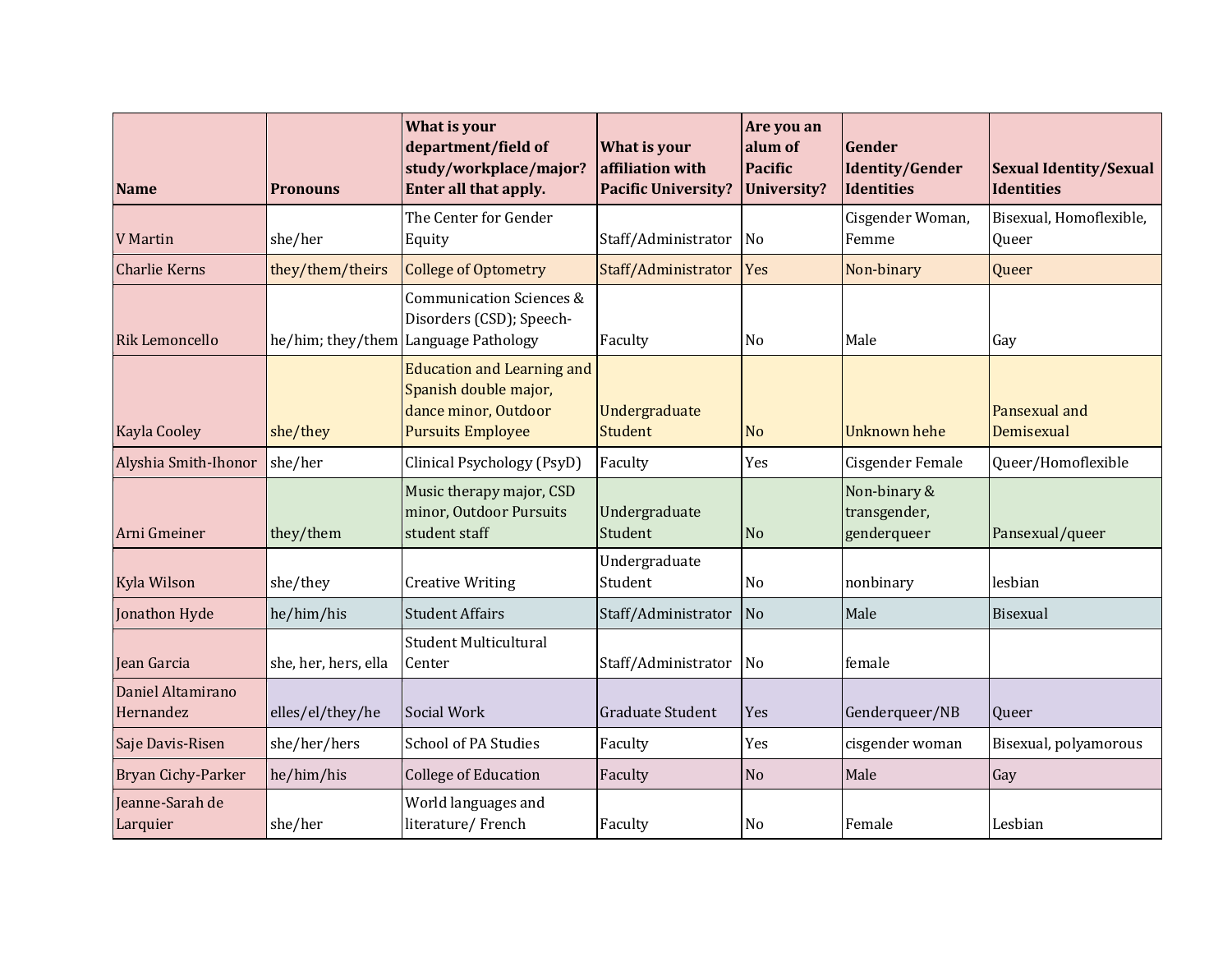| <b>David DeMoss</b>   | he, him, his     | Philosophy                                                                                                                      | Faculty                  | <b>No</b>              | Male                      | Gay             |
|-----------------------|------------------|---------------------------------------------------------------------------------------------------------------------------------|--------------------------|------------------------|---------------------------|-----------------|
| <b>Stacey Halpern</b> | she/her          | <b>Biology</b>                                                                                                                  | Faculty                  | N <sub>o</sub>         |                           | queer           |
| Madi Andrews          | she/her          | <b>Admissions</b>                                                                                                               | Staff/Administrator      |                        | <b>Cisgender Female</b>   | <b>Straight</b> |
| Sara                  | she/her/hers     | <b>Academic and Career</b><br>Advising staff and<br>undergraduate student<br>double majoring in<br>Sociology and Spanish        | Staff/Administrator      | No                     | Female/Person             | Pansexual       |
| Andrea Lybarger       | she/her          | <b>Graduate Admissions</b>                                                                                                      | Staff/Administrator      | N <sub>o</sub>         | Female                    | Straight        |
| Melissa Vieira        | she/her          | <b>Academic and Career</b><br>Advising, CAS, Forest Grove                                                                       | Staff/Administrator      | No                     | Female                    | Heterosexual    |
| <b>Violet Benn</b>    | they/them        | Residence Life                                                                                                                  | Staff/Administrator      | N <sub>o</sub>         | nonbinary/genderqu<br>eer | queer           |
| Tania Hand            | she/her/they     | UG Admissions / BA<br><b>Business '04 / MBA '17</b>                                                                             | Staff/Administrator      | Yes                    | Female                    | Straight        |
| Sara Pitkanen         | she/her          | <b>Student Affairs</b>                                                                                                          | Staff/Administrator      | $\overline{\text{No}}$ | <b>Cis Female</b>         | I am an Ally    |
| Kalene Krause         | she, her         | <b>Psychology Masters</b>                                                                                                       | Graduate Student         | N <sub>o</sub>         | Female                    | Pansexual       |
| <b>Fischer Bailey</b> | he/him they/them | <b>Chemistry Major</b>                                                                                                          | Undergraduate<br>Student | N <sub>o</sub>         |                           | Asexual         |
| <b>Lauren Pitcher</b> | she/her          | Psychology Major                                                                                                                | Undergraduate<br>Student | No                     | Cisgender Female          | Bisexual        |
| <b>Zack Robie</b>     | he/they          | <b>Major: Creative Writing;</b><br>Minor: Japanese                                                                              | Undergraduate<br>Student | <b>No</b>              | nonbinary man             | bisexual        |
| <b>Emily DeYoung</b>  | she/they         | Degree in History with<br>minors in Philosophy and<br><b>Gender and Sexuality</b><br>Studies, pursuing MA in<br>Teaching with a | Graduate Student         | Yes                    | Cisgender,<br>genderqueer | Pansexual       |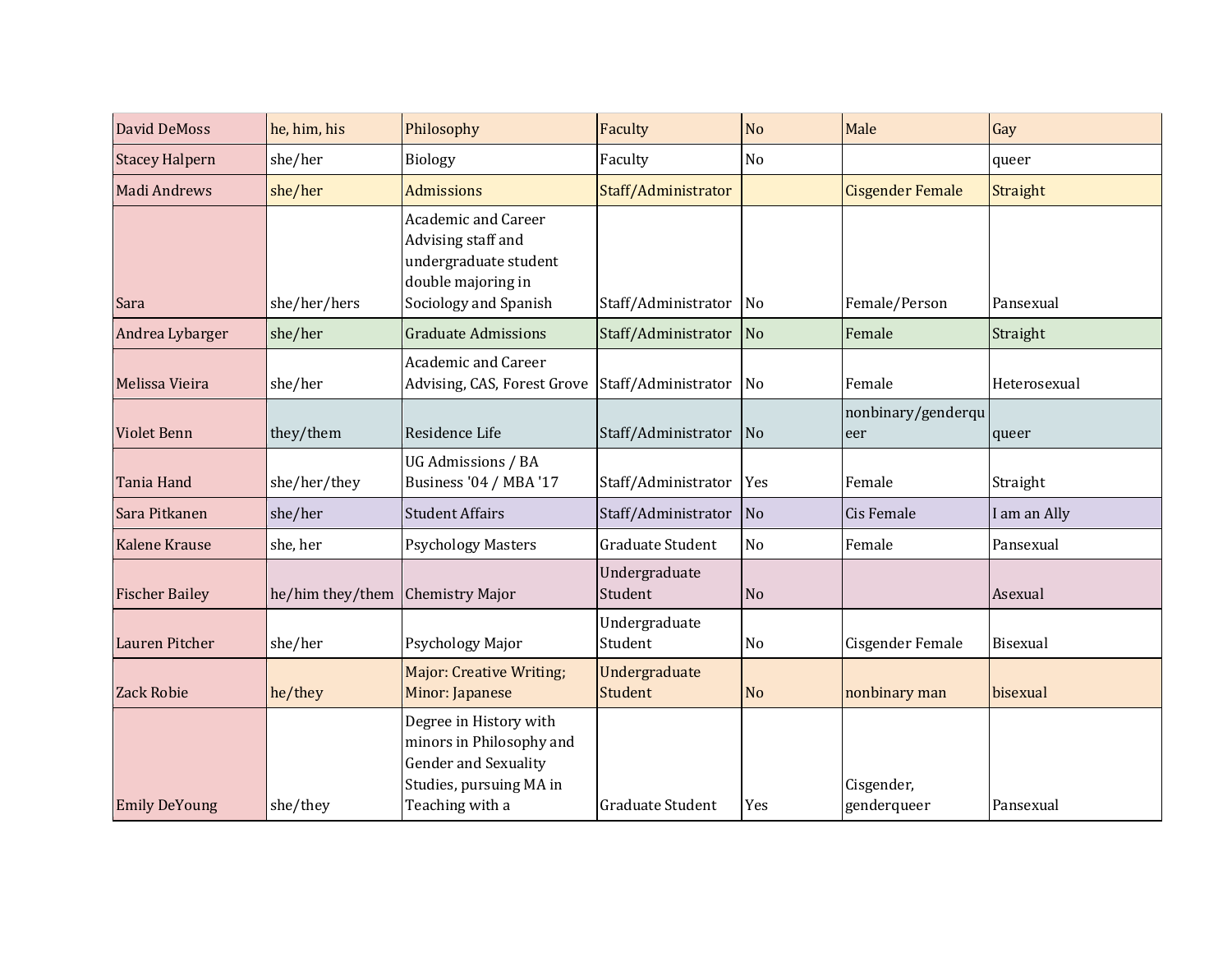|                               |              | concentration in Secondary<br><b>Social Studies</b> |                                 |                        |                         |                                                                                                                                                                   |
|-------------------------------|--------------|-----------------------------------------------------|---------------------------------|------------------------|-------------------------|-------------------------------------------------------------------------------------------------------------------------------------------------------------------|
| Nilyssa (Lyssa)<br>Walker     | she/her      | <b>Computer Science and</b><br><b>Business</b>      | Undergraduate<br><b>Student</b> | N <sub>o</sub>         | Female                  | Queer                                                                                                                                                             |
| Laura E. Stallings,<br>Psy.D. | she/her/hers | <b>Student Counseling Center</b>                    | Staff/Administrator             | No                     | Woman                   | Physically and<br>emotionally attracted to<br>men and committed to<br>constantly working<br>towards being a co-<br>conspirator and ally to<br>the Queer community |
| <b>Karen Dunston</b>          | she/her/hers | Admissions                                          | Staff/Administrator             | $\overline{\text{No}}$ | Female                  | Straight                                                                                                                                                          |
| Stephanie Galguera            | she/hers     | school of graduate<br>psychology                    | <b>Graduate Student</b>         | No                     | female                  | pansexual                                                                                                                                                         |
| <b>Quint Iverson</b>          | he/him       | Media Arts                                          | Undergraduate<br>Student        | No                     | cis man                 | gay                                                                                                                                                               |
| Angela Monroy                 | she/hers     | <b>Education</b> , Elementary<br>Teaching           | Undergraduate<br>Student        | No                     |                         | Asexual Lesbian                                                                                                                                                   |
| Jamie Young                   | she/her(s)   | <b>Student Counseling Center</b>                    | Staff/Administrator             | Yes                    | Cisgender woman<br>ally | Straight ally                                                                                                                                                     |
| Jessie Larson-Wu              | she/her      | Counseling Center therapist Staff/Administrator     |                                 | N <sub>o</sub>         | Cis female              | Heterosexual                                                                                                                                                      |
| <b>Denise Giesbers</b>        | she/her/hers | <b>Student Affairs</b>                              | Staff/Administrator             | Yes                    | Cisgender Woman         | Female                                                                                                                                                            |
| Allison Hajdu-Paulen          | she/her      | <b>Student Counseling Center</b>                    | Staff/Administrator             | $\overline{\text{No}}$ | cis female              | straight                                                                                                                                                          |
| Pete Erschen                  | he/they      | <b>Student Activities</b>                           | Staff/Administrator             | N <sub>o</sub>         | <b>Cis Man</b>          | Gay                                                                                                                                                               |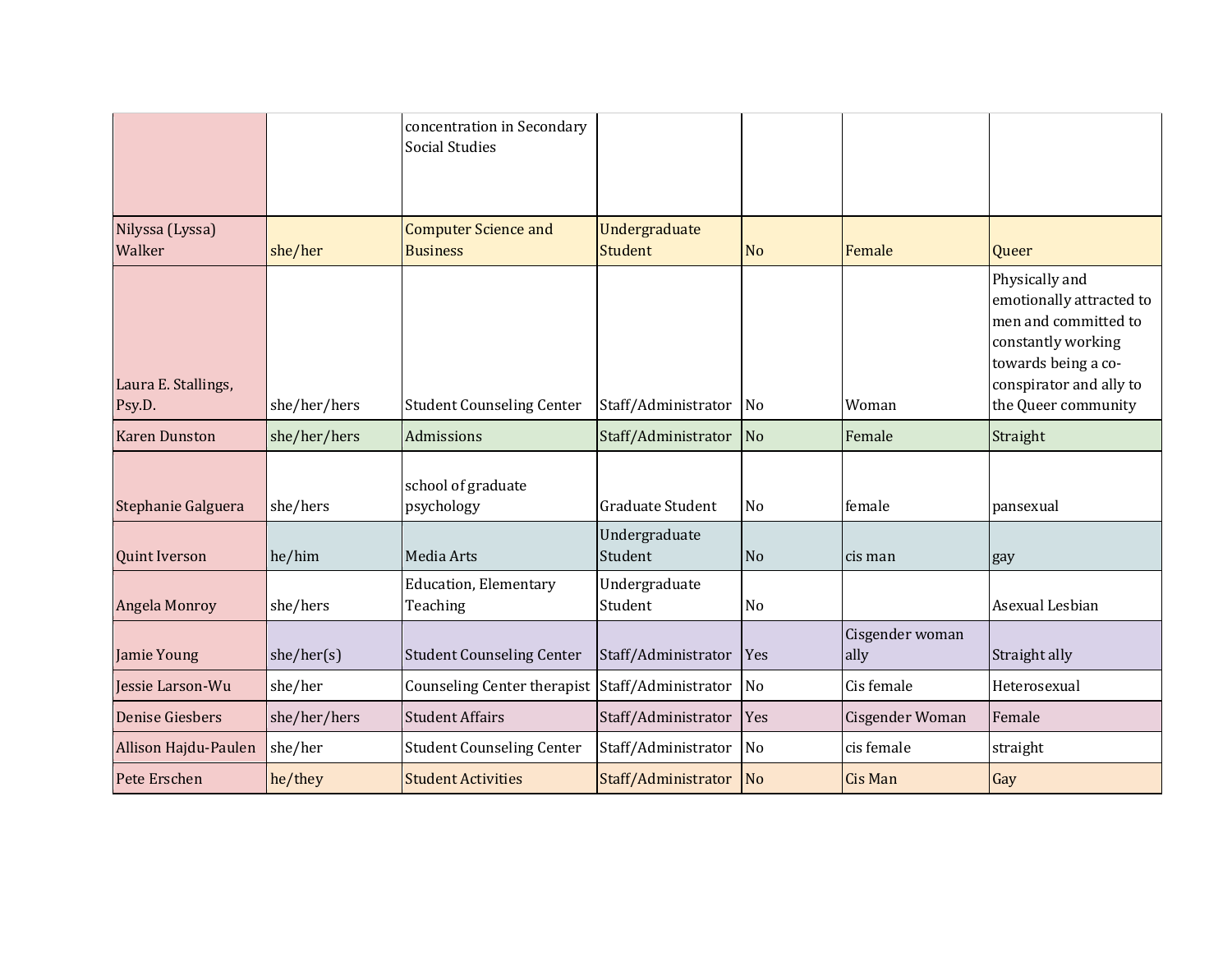| Daisy Bueno (ally)       | she/her(s)/ella       | <b>Student Counseling Center</b><br>(Staff Psychologist/EDI<br>Outreach Specialist)                            | Staff/Administrator             | No             | Female                                                  | Straight                     |
|--------------------------|-----------------------|----------------------------------------------------------------------------------------------------------------|---------------------------------|----------------|---------------------------------------------------------|------------------------------|
| Morgan Fenn              | she/they              | <b>Environmental Studies:</b><br><b>Politics and Government</b>                                                | Undergraduate<br><b>Student</b> | <b>No</b>      | Queer, Agender                                          | Queer, Aromantic,<br>Asexual |
| <b>Kim Garrett</b>       | she, her, hers        | The Office of Accessibility<br>and Accommodation<br><b>Services</b>                                            | Staff/Administrator             | No             | Female                                                  | Heterosexual                 |
| <b>Erica Andree</b>      | I/you/she/we/the<br>y | Center for Languages and<br>International Collaboration,<br>Global Scholars Program,<br><b>World Languages</b> | Staff/Administrator             | N <sub>o</sub> | divine feminine -<br>female - woman -<br>rainbow mother | bisexual                     |
| Arhe Vaninetti           | he/him                | Undeclared undergraduate                                                                                       | Undergraduate<br>Student        | N <sub>o</sub> | Trans male                                              | Gay                          |
| <b>Christine Remenih</b> | she/her               | Library                                                                                                        | Staff/Administrator             | No             | Female                                                  | Asexual                      |
| <b>Justyne Triest</b>    | she/her               | Library                                                                                                        | Staff/Administrator             | <b>No</b>      | female                                                  | bisexual                     |
| <b>Talina Corvus</b>     | she/her               | PhDEL, PT                                                                                                      | Faculty                         | Yes            |                                                         | Queer                        |
| Andrew Longhofer         | he/him                | School of Pharmacy/PhDEL                                                                                       | Faculty                         | No             | Man                                                     | Gay                          |
| Sage Davis-Risen         | she/her               | Associate Professor,<br>Director of School of<br><b>Physician Assistants</b>                                   | Faculty                         | Yes            | <b>Cis Female</b>                                       | Bi, Polyamorous              |
| Becca Ellenbecker        | she/her               | School of Arts &<br>Humanities, Administrative<br><b>Assistant and Audition</b><br>Coordinator                 | Staff/Administrator             | No             | Cisgender                                               | Lesbian                      |
| Ximena Keogh<br>Serrano  | she/her/hers          | <b>World Languages &amp;</b><br>Literatures                                                                    | Faculty                         | <b>No</b>      | Woman                                                   | Queer                        |
| Christina Lambert        | she/her               | <b>Campus Public Safety</b>                                                                                    | Staff/Administrator             | <b>No</b>      | Woman                                                   | Gay                          |